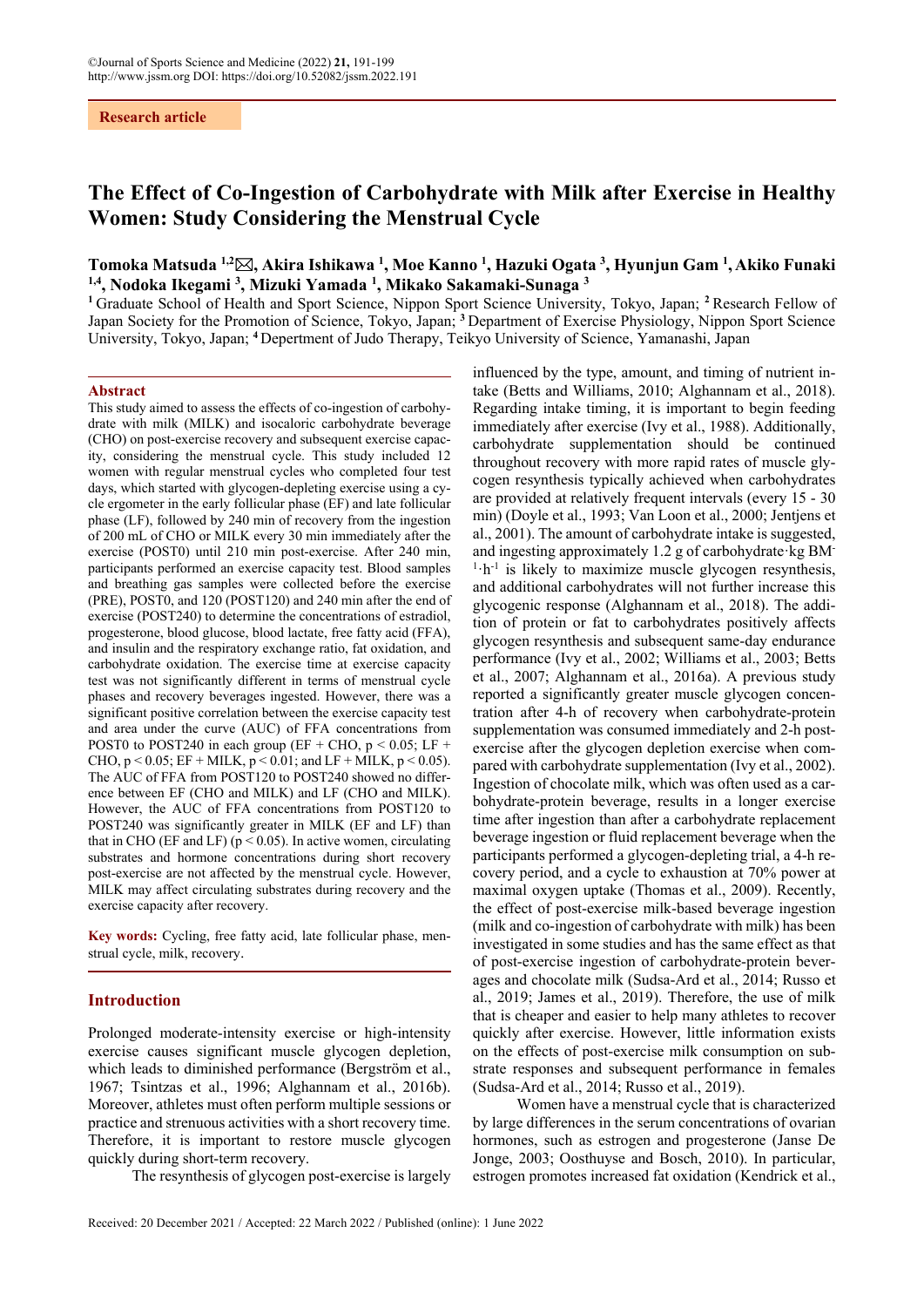1987), sparing muscle and hepatic glycogen (Kendrick et al., 1987; Lavoie et al., 1987), and increasing exercise time until exhaustion (Nicklas et al., 1989). The menstrual cycle can be divided into the early follicular phase (EF), where estrogen is low, and the late follicular phase (LF), where only estrogen is high, focusing on changes in estrogen concentrations (Janse De Jonge, 2003; Oosthuyse and Bosch, 2010). Several studies have identified differences in substrate utilization during rest, exercise, and recovery across different menstrual cycle phases (Nicklas et al., 1989; Hackney, 1990; D'Eon et al., 2002). To understand the effect of milk intake in the recovery of women, it is necessary to consider the menstrual cycle and investigate the changes in the phases; however, the relationship between milk intake after exercise and the menstrual cycle remains known.

Therefore, this study aimed to examine the effects of the change in substrate and performance test when consuming carbohydrate beverage (CHO) or co-ingestion of carbohydrate with milk (MILK) during 4-h post-exercise recovery considering the menstrual cycle. We hypothesized that in CHO and MILK; LF resulted in a faster substrate recovery than EF and improved subsequent performance. Moreover, MILK intake at EF and LF resulted in a faster substrate recovery and improved post-recovery performance compared to CHO intake at EF and LF.

## **Methods**

## **Participants**

This study included 12 recreationally-active women  $(≥240$ min⋅week<sup>-1</sup> of physical activity), having regular natural menstrual cycles 26 - 38 days in length with no oral contraceptives use for a minimum of 6 months prior to study inclusion (height:  $1.59 \pm 0.55$  m; body weight:  $55.1 \pm 6.0$ kg; body mass index:  $21.7 \pm 1.9$  kg·m<sup>-2</sup>; maximal oxygen uptake [ $VO<sub>2max</sub>$ ]: 37.9  $\pm$  5.0 mL·kg<sup>-1</sup>·min<sup>-1</sup>; and maximal workload capacity [ $W_{\text{max}}$ ]: 172.9  $\pm$  27.9 W). The participants had no history of smoking and chronic diseases. All experimental procedures were conducted in accordance with the Declaration of Helsinki and were approved by the ethics committee of Nippon Sport Science University (No. 020-H045, date of approval; August 25, 2020). The study purpose and experimental procedures were explained to all participants prior to their participation in this study, and all participants provided written informed consent for participation in the study.

The participants wrote a menstrual cycle diary for three consecutive cycles to determine the average cycle length, which was calculated as the number of days between the onsets of consecutive menses. The menstrual diary determined the approximate EF and estimated day of ovulation, LF. The participants used an ovulation predictor kit for luteinizing hormone surge detection (DO-TEST; ROHTO Pharmaceutical Co., Ltd, Tokyo, Japan) during the experimental cycle to verify each menstrual cycle phase. This kit was instructed to follow the manufacturer's instructions to perform ovulation prediction testing for 7 consecutive days during one cycle. The results were confirmed by visual inspection of the test strip (participant) and photographic records (experiment staff). Additionally, serum estradiol and progesterone concentrations were

measured to determine each phase (Janse DE Jonge, Thompson and Han, 2019).

## **Preliminary testing**

Wmax and VO2max of the participants were determined by performing an incremental exercise test using a cycle ergometer (Corival1000S; Lode B. V. Medical Technology, Groningen, The Netherlands). The incremental exercise test was started at 75 W, which was increased by 25 W every 3 min until complete exhaustion (Céline et al., 2011). The participants maintained a pedal speed of 60 rpm on an electronic metronome during the exercise. The determination criteria for all out at two or more points were as follows: the participants could no longer maintain the specified pedal speed of 60 rpm; the rating for perceived exertion reached 20; the respiratory exchange ratio (RER) exceeded 1.2; and the participants almost reached the maximum heart rate estimated for age (i.e., 220 - age  $\pm$  5 beats/min).  $W_{\text{max}}$  and  $VO_{\text{2max}}$  were mostly unchanged by the menstrual cycle (Redman, Scroop and Norman, 2003; Smekal et al., 2007; Tsampoukos et al., 2010); therefore, the  $W_{\text{max}}$  and  $VO_{\text{2max}}$  were randomly measured in each menstrual cycle phase.

### **Experimental protocols**

Our test was performed in four randomized crossover trials in  $EF + CHO$ ,  $LF + CHO$ ,  $EF + MILK$ , and  $LF + MILK$ . The participants arrived at the laboratory of the university at 0900. Muscle and liver glycogen depletion was established by performing an intense exercise protocol using a cycle ergometer (exercise one) (Figure 1). The exercise protocol started with a 10-min warm-up at 50%  $W_{\text{max}}$ . Thereafter, the participants cycled for a 2-min block period at alternating workloads of 90% and 50% Wmax. This continued until the participants were no longer able to complete a 2-min exercise period at  $90\%$  W<sub>max</sub> with a cycling cadence of 60 rpm. At this point, the high-intensity blocks were reduced to 80% W<sub>max</sub>, and the same regimen was continued. When the participants were no longer able to complete a 2-min block period at  $80\%$  W<sub>max</sub>, the exercise intensity of the blocks was further decreased to  $70\%$  W<sub>max</sub>. The participants were allowed to stop when the pedaling speed could not be maintained at 70% Wmax. The exercise intensity was reduced based on the rate of perceived exertion, heart rate, and pedal speed (60 rpm). Each session was terminated when the participant could no longer maintain a cadence of 60 rpm for 15 s. This protocol has often been used in previous studies as a muscle and liver glycogen depletion protocol (Fuchs et al., 2016; Trommelen et al., 2016). Carbohydrates are used during prolonged moderateto-high intensity exercise, and glycogen stored in muscle and liver may deplete with longer exercise durations (Bergström et al., 1967; Romijn et al., 1993). Therefore, this exercise protocol and intensity was chosen for this study. The participants were observed for the next 240 min, during which the beverage was received with CHO or MILK every 30 min until 210-min post-exercise. Blood samples were measured, and gas samples were collected before the exercise (PRE), immediately after exercise (POST0), 120 min post-exercise (POST120), and 240 min post - exercise (POST240). The cycling time to fatigue at 90%Wmax was assessed using an exercise capacity test (exercise two).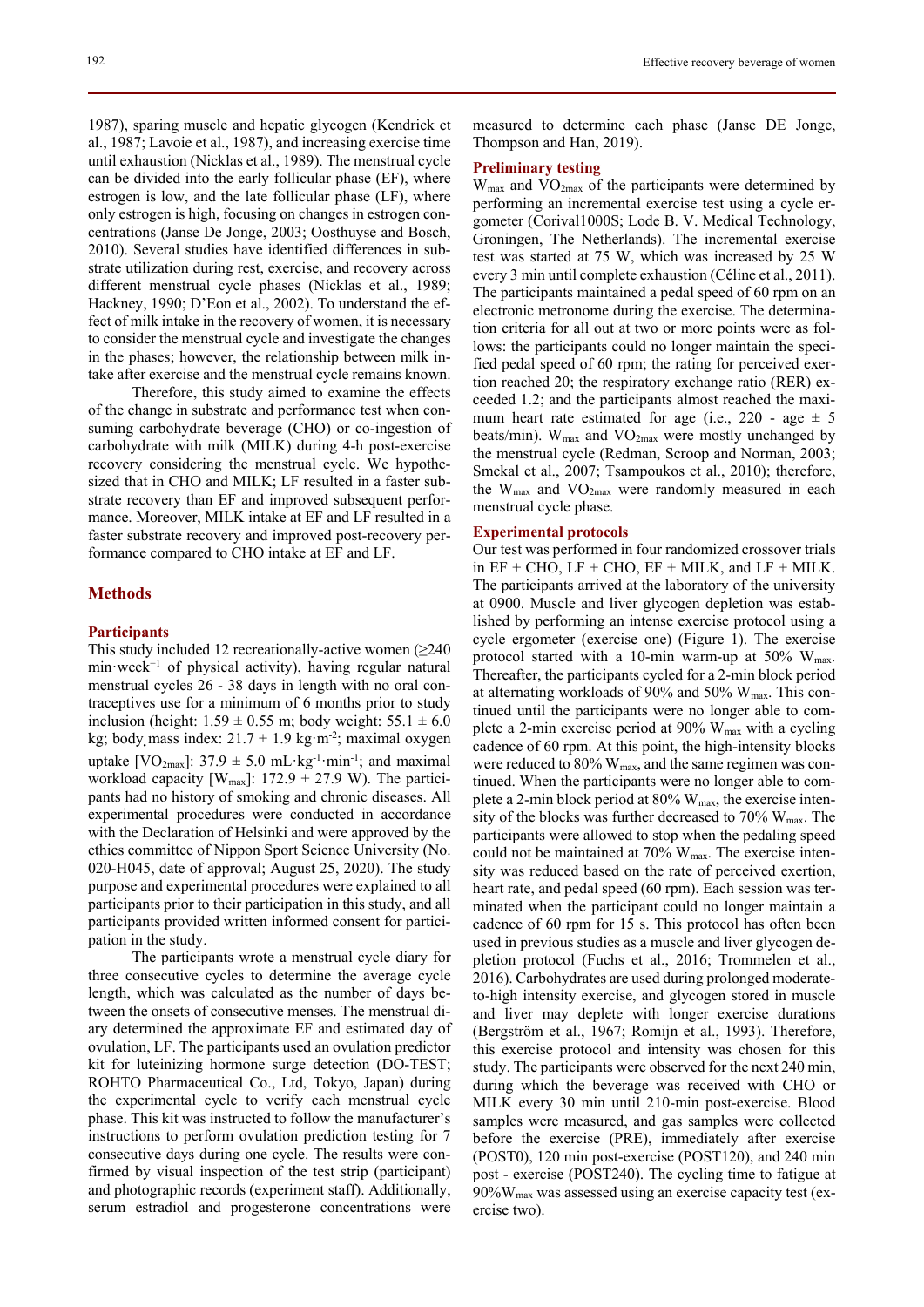

**Figure 1. A schematic representation of the experiment.** PRE, before exercise; POST0, immediately after exercise; POST120, 120 min post-exercise; POST240, 240 min post-exercise.

# **Diet and recovery beverage**

All participants were instructed to maintain their normal diet as constant as possible during the experiment. Additionally, the participants recorded their food intake for 2 days prior to each trial. They abstained from meals 12 h prior and from alcohol and caffeine 24 h prior to each experiment. Water was provided ad libitum on each test day (1.0 - 2.0 L). However, the participants consumed the same amount of water on all test days. The intake of energy and macronutrient content of food and beverage items consumed for 2 days prior to each trial was analyzed using a nutrition analysis software (Excel Eiyokun, Kenpakusya, Tokyo, Japan) by a registered dietitian.

The two beverages were CHO, which was prepared by dissolving carbohydrate (KONA-AME for Athletes, HABA Laboratories Inc., Tokyo, Japan) in 200 mL of sports beverage (containing 0 g of protein, 0 g of fat, and 6.2 g of carbohydrate in 100 mL; Pocari Sweat, Otsuka Pharmaceutical Co., Ltd., Tokyo, Japan) and MILK, which was prepared by dissolving carbohydrate in 200 mL of milk (containing 3.7 g of protein, 1.9 g of fat, and 5.4 g of carbohydrate in 100 mL; Meiji Oishii Teishibounyu, Meiji Co., Ltd., Tokyo, Japan). The rate of carbohydrate intake in CHO was 1.3 g⋅kg BM<sup>-1</sup>⋅h<sup>-1</sup>., whereas MILK provided 1.0 g⋅kg BM<sup>-1</sup>⋅h<sup>-1</sup> of carbohydrate. MILK and CHO are isocaloric. These doses were based on previous findings that 1.0–1.2 g carbohydrate per kg body weight maximized muscle glycogen storage during short-term recovery after exercise, and additional carbohydrate more than 1.2 g per kg body weight will not further increase this glycogenic response (Alghannam et al., 2018). Participants were instructed to drink the amount provided within 5 min.

## **Blood sample analysis**

Blood samples from the antecubital vein were collected in 8 mL serum separation tubes. These samples were left to clot at room temperature before being centrifuged at 3,000 rpm for 10 min at 4°C. Serum was obtained from all blood samples and analyzed for concentrations of estradiol, progesterone, free fatty acids (FFA), and insulin. Serum estradiol and progesterone levels were analyzed using a chemiluminescent immunoassay method with kits (Abbott Japan Co., Ltd., Tokyo, Japan) [estradiol: detection range of 10– 1,000 pg/mL, coefficient of variation  $(CV)$ : < 7%; progesterone: detection range of  $0.1-40.0$  ng/mL, CV: <  $10\%$ ]. FFA concentrations were measured by employing an ultraviolet method using kits (FUJIFILM Wako Pure Chemical Corporation, Osaka, Japan) (detection range: 0.01–4.00 mEq/L,  $CV: < 1.5\%$ ). Furthermore, serum samples were analyzed for insulin using chemiluminescent immunoassay with kits (Abbott Japan Co., Ltd., Tokyo, Japan) (detection range of  $> 0.5 \mu U/mL$ , CV:  $< 2.5\%$ ). Lactate in whole blood was measured using a portable blood lactate analyzer (Lactate Pro2; Arkray, Tokyo, Japan) (detection range: 20– 600 mg/dL,  $CV: < 2.8\%$ ). Blood glucose was determined using a glucose analyzer (Glucocard Diameter-alpha GT-1661; Arkray, Kyoto, Japan) (detection range: 0.5–25.0 mmol/L,  $CV: < 4.0\%$ ).

## **Gas analysis**

RER, carbohydrates, and fat oxidation were measured using an expired gas analyzer (AE310-S Aero monitor; Minato Medical Science, Osaka, Japan) and breath-by-breath method. After 2 min of breathing equilibration, the average values for oxygen consumption  $(VO<sub>2</sub>)$  and carbon dioxide production  $(VCO<sub>2</sub>)$  were calculated from 3 min of gas collection at each time period (Qin et al., 2017). The oxidation of carbohydrates [1] and fats [2] was calculated from the gas analysis results with the following formula (Jeukendrup and Wallis, 2005):

> $[1] = 4.585$  VCO<sub>2</sub> – 3.226 VO<sub>2</sub>  $[2] = 1.695 \text{ VO}_2 - 1.701 \text{ VCO}_2$

## **Statistical analyses**

Sample size estimation was based on previous data, and a moderate effect size was calculated using G\*power 3.1.9.4. A sample size of nine in a crossover design would provide a statistical power above 95% with an α-level of 0.05. Therefore, we recruited 12 participants to ensure adequate power and ample data sets. The experimental days and serum estradiol and progesterone concentrations at PRE were analyzed using the Friedman test to assess differences in menstrual cycle and recovery beverages as a factor. If the result was significant, the Wilcoxon signed rank tests were performed with a Bonferroni adjustment applied. Two days of food recording data, the area under the curve (AUC) of serum FFA concentrations, exercise time of the first exercise, and exercise capacity test were analyzed using oneway repeated-measures analysis of variance with menstrual cycle and recovery beverages as factors. Blood glucose, blood lactate, serum FFA, and serum insulin concentrations were analyzed using a two-way repeated-measures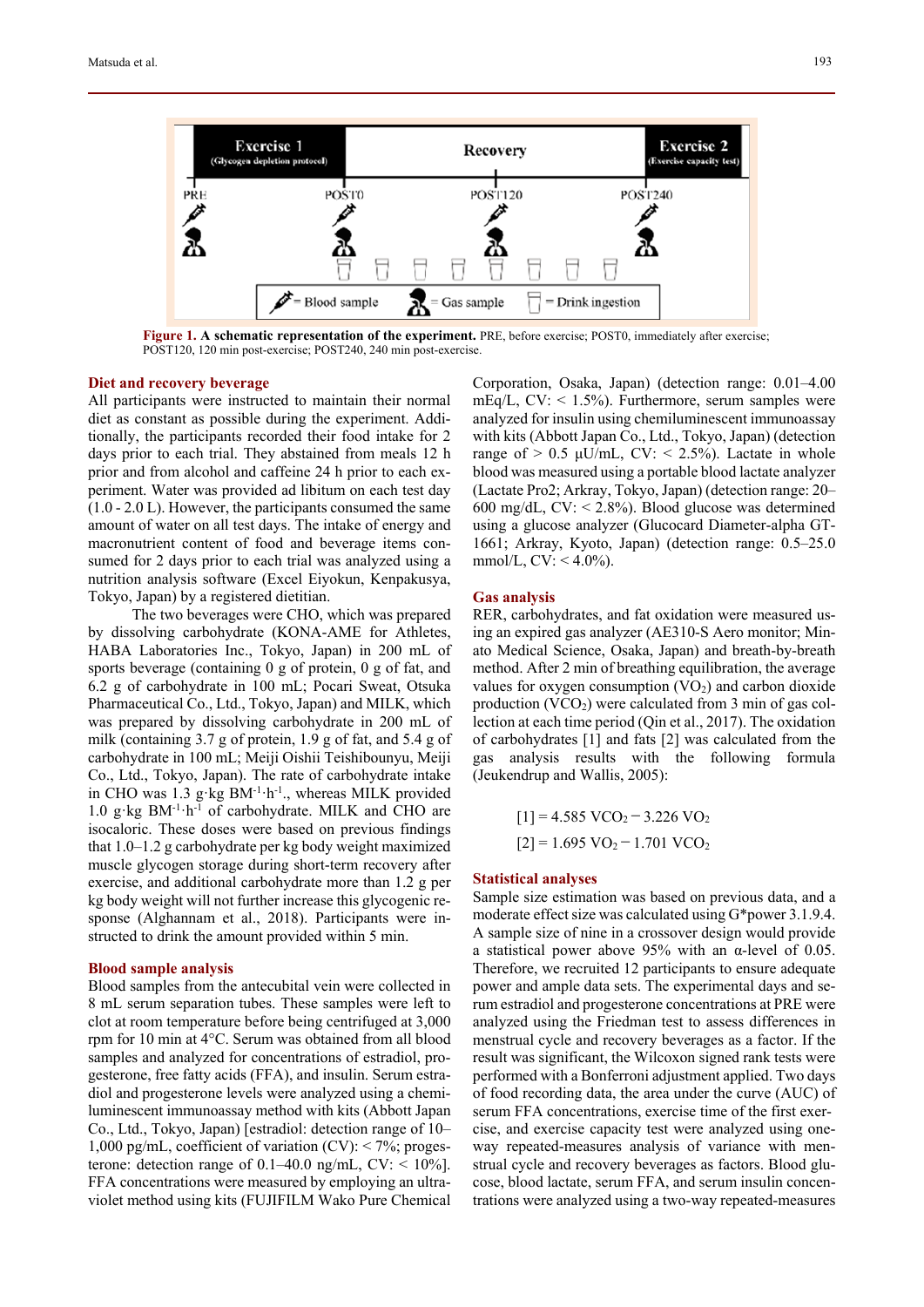analysis of variance with trial  $\times$  time as factors. When a significant main effect or interaction was identified, data were subsequently examined using the Bonferroni posthoc test. The Pearson correlation coefficients were used to determine the association between the AUC of serum FFA concentrations during recovery and exercise capacity tests. Statistical significance was set at  $p < 0.05$ . All statistical analyses were performed using SPSS version 28.0 (IBM, Armonk, NY, USA), and all data were reported as mean  $\pm$ standard deviation.

# **Results**

# **Experiment day and ovarian hormones**

The experimental days of  $LF + CHO$  and  $LF + MILK$  were significantly longer than those of  $EF + CHO$  (vs.  $LF +$ CHO,  $p < 0.01$ ; vs. LF + MILK,  $p < 0.01$ ) and EF + MILK (vs. LF + CHO,  $p < 0.01$ ; vs. LF + MILK,  $p < 0.01$ , Table1). However, no significant difference was found between the experimental days of  $EF + CHO$  and  $EF + MILK$ and those of  $LF + CHO$  and  $LF + MILK$  ( $p = 0.15$ ) (Table1).

Serum estradiol concentrations at PRE were significantly higher in  $LF + CHO$  and  $LF + MILK$  than those in  $EF + CHO$  (vs. LF + CHO, p < 0.01; vs. LF + MILK, p < 0.01) and EF + MILK (vs. LF + CHO,  $p < 0.01$ ; vs. LF + MILK,  $p < 0.01$ ). Serum progesterone concentrations at PRE were not significant in EF + CHO, LF + CHO, EF + MILK, and LF + MILK ( $p = 0.21$ ).

## **Diet for two days before the experiment**

The intake of energy did not significantly differ between  $EF + CHO$ ,  $LF + CHO$ ,  $EF + MILK$ , and  $LF + MILK$  ( $EF$  $+$  CHO, 1876.3  $\pm$  346.9 vs. LF + CHO, 1673.2  $\pm$  490.0 vs. EF + MILK, 1733.0  $\pm$  605.3 vs. LF + MILK, 1732.8  $\pm$ 616.8 kcal/day,  $p = 0.64$ ). Protein, fat, and carbohydrate intake ratios did not significantly differ between EF + CHO,  $LF + CHO$ ,  $EF + MILK$ , and  $LF + MILK$  (protein: EF + CHO,  $63.4 \pm 13.3$  vs. LF + CHO,  $60.0 \pm 20.4$  vs. EF  $+$  MILK, 62.6  $\pm$  28.1 vs. LF  $+$  MILK, 63.1  $\pm$  25.0; fat: EF  $+$  CHO, 70.6  $\pm$  21.6 vs. LF + CHO, 63.7  $\pm$  29.7 vs. EF + MILK,  $67.5 \pm 26.7$  vs. LF + MILK,  $67.2 \pm 36.2$ ; carbohydrate: EF + CHO,  $243.8 \pm 44.0$  vs. LF + CHO,  $214.8 \pm 62.3$ vs. EF + MILK, 216.9 ± 71.9 vs. LF + MILK, 214.1 ± 59.1 g/day, protein:  $p = 0.97$ ; fat:  $p = 0.92$ ; carbohydrate:  $p =$ 0.38).

#### **Exercise capacity**

The total exercise time until exhaustion at glycogen-depleting exercise (exercise one) were not significantly different in terms of menstrual cycle phases and recovery beverages  $(EF + CHO, 74.3 \pm 14.8 \text{ vs. } LF + CHO, 69.6 \pm 26.2 \text{ vs. } EF$  $+$  MILK, 70.7  $\pm$  20.2 vs. LF + MILK, 64.3  $\pm$  19.6 min, p = 0.35). Moreover, the exercise time at exercise capacity test (exercise two) was not significantly different in terms of menstrual cycle phases and recovery beverages (EF + CHO,  $3.1 \pm 0.9$  vs. LF + CHO,  $3.0 \pm 1.2$  vs. EF + MILK,  $3.2 \pm 1.3$  vs. LF + MILK,  $3.2 \pm 1.2$  min, p = 0.82) (Figure 2). However, there was a significant positive correlation between the exercise time of the exercise capacity test and the AUC of serum FFA concentrations from POST0 to POST240 (EF + CHO,  $r = 0.69$ ,  $p < 0.05$ ; LF + CHO,  $r =$ 

0.59,  $p < 0.05$ ; EF + MILK,  $r = 0.83$ ,  $p < 0.01$ ; LF + MILK,  $r = 0.65$ ,  $p < 0.05$ ).



**Figure 2. Exercise time of the exercise capacity test.** Values are mean ± SD. EF, early follicular phase; LF, late follicular phase; CHO, carbohydrate beverage; MILK, co-ingestion of carbohydrate with milk.

## **Substrates utilization and hormone concentrations**

No significant differences in blood glucose, blood lactate, serum FFA, and serum insulin concentrations at PRE, POST0, POST120, POST240 were observed between EF + CHO, LF + CHO, EF + MILK, and LF + MILK (blood glucose, trial:  $p < 0.05$ ; time:  $p < 0.01$ ; trial  $\times$  time:  $p =$ 0.55; blood lactate, trial:  $p = 0.20$ ; time:  $p \le 0.01$ ; trial  $\times$ time:  $p = 0.06$ ; serum FFA, trial:  $p = 0.80$ ; time:  $p < 0.01$ ; trial  $\times$  time:  $p = 0.11$ ; serum insulin, trial:  $p = 0.17$ ; time: p  $< 0.01$ ; trial  $\times$  time: p = 0.64) (Table 2). However, the AUC of serum FFA concentrations from POST120 to POST240 was significantly greater in  $EF + MILK$  and  $LF + MILK$ than in  $EF + CHO$  (vs.  $EF + MILK$ ,  $p < 0.05$ ; vs.  $LF +$ MILK,  $p < 0.05$ ) and LF + CHO (vs. EF + MILK,  $p < 0.01$ ; vs. LF + MILK,  $p < 0.01$ ) (Figure 3).



**Figure 3. Area under curve of serum free fatty acids from 120 min post-exercise to 240 min post-exercise.** Values are mean ± SD. AUC, area under curve; FFA, free fatty acids; EF, early follicular phase; LF, late follicular phase; CHO, carbohydrate beverage; MILK, coingestion of carbohydrate with milk; POST120, 120 min post-exercise; POST240, 240 min post-exercise. \*p < 0.01 vs. EF + CHO,  $\uparrow$ p < 0.01 vs.  $LF + CHO.$ 

The RER at POST120 was significantly lower in EF  $+$  MILK and LF  $+$  MILK than in EF  $+$  CHO. Additionally,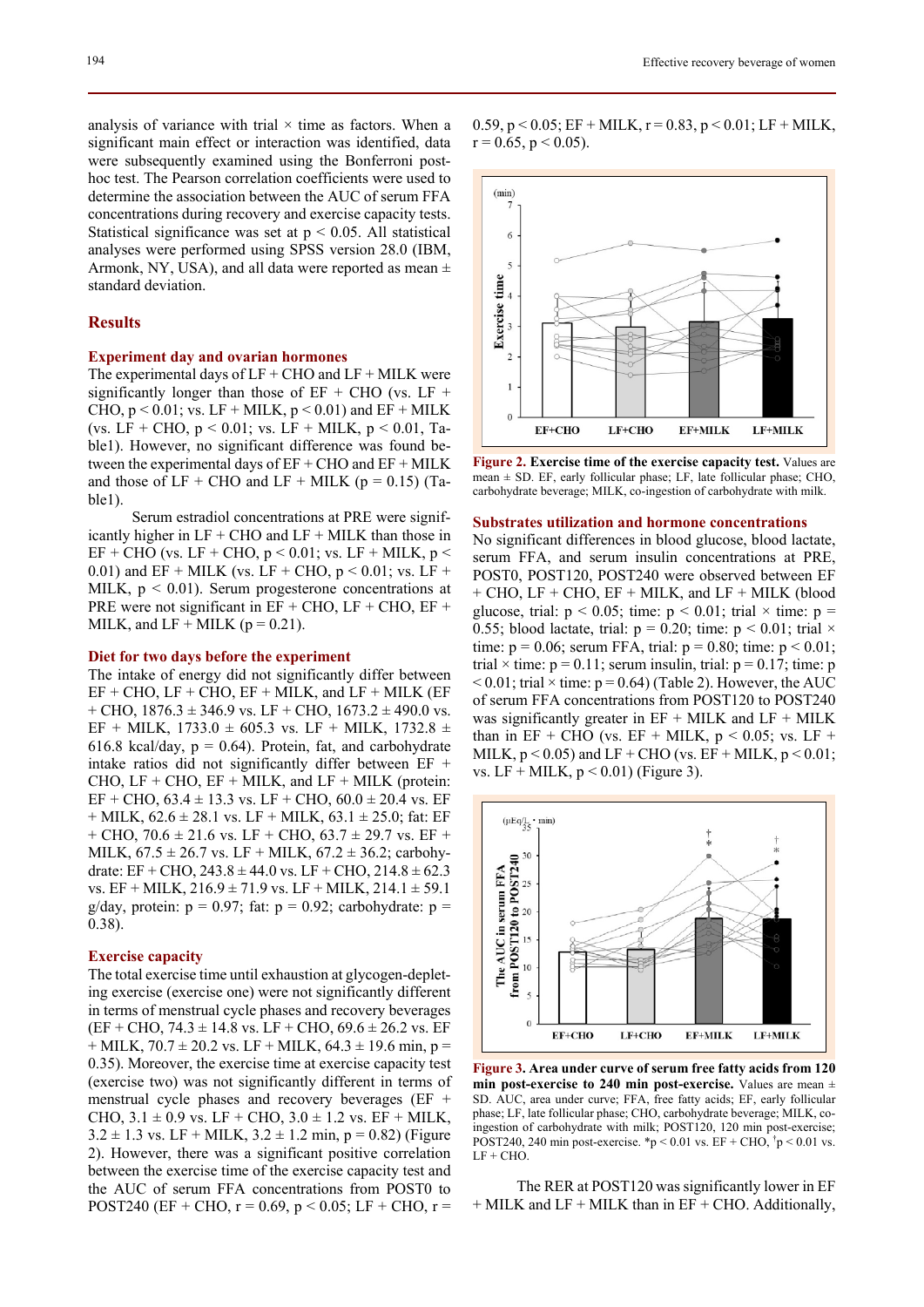the RER at POST120 showed a significantly lower trend in  $EF + MILK$  than that in  $LF + CHO$  (trial,  $p = 0.23$ ; time, p  $< 0.01$ ; trial  $\times$  time, p  $< 0.05$ ). The average carbohydrate and fat oxidation at PRE, POST0, POST120, and POST240 were not significantly different between each menstrual cycle and beverage (carbohydrate, trial:  $p = 0.79$ ; time:  $p <$ 0.01; trial  $\times$  time: p = 0.38; fat, trial: p = 0.21; time: p < 0.01; trial  $\times$  time:  $p = 0.52$ ) (Table 2).

| Table 1. Experiment day and ovarian hormone concentrations before exercise |                   |                          |                     |                                                                                                                                        |  |  |  |  |
|----------------------------------------------------------------------------|-------------------|--------------------------|---------------------|----------------------------------------------------------------------------------------------------------------------------------------|--|--|--|--|
|                                                                            | $EF + CHO$        | $LF + CHO$               | $EF + MILK$         | $LF + MILK$                                                                                                                            |  |  |  |  |
| <b>Experiment day</b>                                                      | $8.0(3.8-8.0)$    | $15.0(12.3-16.0)$ *, †   | $6.0(3.3-7.8)$      | $16.0(14.3 - 18.5)$ *, †                                                                                                               |  |  |  |  |
| <b>Estradiol</b> (pg/mL)                                                   | $41.5(34.5-49.0)$ | $101.5(63.8-286.5)$ *, † | $38.5(25.3 - 42.5)$ | $139.5(95.3-209.5)$ *, †                                                                                                               |  |  |  |  |
| Progesterone (ng/mL)                                                       | $0.2(0.2-0.3)$    | $0.3(0.2-0.4)$           | $0.2(0.2-0.2)$      | $0.4(0.2-1.1)$                                                                                                                         |  |  |  |  |
|                                                                            |                   |                          |                     | Values are median $(25 - 75%)$ . EF, early follicular phase; LF, late follicular phase; CHO, carbohydrate beverage; MILK, co-ingestion |  |  |  |  |

 **Table 2. Substrate utilization and hormone concentrations.** 

of carbohydrate with milk. \*p < 0.01 vs. EF + CHO;  $\uparrow p$  < 0.01 vs. EF + MILK.

|                                           | <b>Trial</b> | <b>PRE</b>      | <b>POST0</b>                | <b>POST120</b>               | <b>POST240</b>                          |
|-------------------------------------------|--------------|-----------------|-----------------------------|------------------------------|-----------------------------------------|
| <b>Blood glucose</b><br>(mg/dL)           | $EF + CHO$   | $86.2 \pm 5.4$  | $96.2 \pm 12.6$ **          | $99.8 \pm 11.1$ **           | $74.3 \pm 17.3$ *, † †, ‡ ‡             |
|                                           | $LF + CHO$   | $82.8 \pm 5.8$  | $90.4 \pm 11.9$ **          | $90.7 \pm 15.4$ **           | $73.0 \pm 12.5$ *, † †, ‡ ‡             |
|                                           | $EF + MILK$  | $85.8 \pm 5.3$  | $95.6 \pm 15.1$ **          | $96.5 \pm 14.8$ **           | $81.1 \pm 15.2$ *, † †, † †             |
|                                           | $LF + MILK$  | $85.4 \pm 7.2$  | $101.3 \pm 16.1$ **         | $99.8 \pm 16.0$ **           | $78.9 \pm 9.3$ *, † †, ‡ ‡              |
| <b>Blood lactate</b><br>(mmol/L)          | $EF + CHO$   | $1.5 \pm 0.3$   | $\overline{3.7} \pm 1.3$ ** | $2.4 \pm 0.5$ **, † †        | $2.3 \pm 0.4$ **, † †, ‡ ‡              |
|                                           | $LF + CHO$   | $1.4 \pm 0.2$   | $5.0 \pm 2.8$ **            | $2.3 \pm 0.6$ **, † †        | $2.4 \pm 0.6$ **, † †, ‡ ‡              |
|                                           | $EF + MILK$  | $1.5 \pm 0.4$   | $4.4 \pm 2.3$ **            | $2.0 \pm 0.3$ **, † †        | $1.9 \pm 0.4$ **, † †, ‡ ‡              |
|                                           | $LF + MILK$  | $1.4 \pm 0.3$   | $4.6 \pm 2.9$ **            | $1.8 \pm 0.4$ **, † †        | $2.0 \pm 0.4$ **, † †, ‡ ‡              |
| Serum free fatty acids<br>$(\mu Eq/L)$    | $EF + CHO$   | $0.44 \pm 0.14$ | $1.47 \pm 0.39$ **          | $0.13 \pm 0.02$ **, † †      | $0.08 \pm 0.03$ **, † †, ‡ ‡            |
|                                           | $LF + CHO$   | $0.53 \pm 0.19$ | $1.45 \pm 0.45$ **          | $0.13 \pm 0.04$ **, † †      | $0.09 \pm 0.03$ **, † †, ‡ ‡            |
|                                           | $EF + MILK$  | $0.41 \pm 0.20$ | $1.37 \pm 0.40$ **          | $0.19 \pm 0.07$ **, † †      | $0.13 \pm 0.03$ **, † †, ‡ ‡            |
|                                           | $LF + MILK$  | $0.54 \pm 0.24$ | $1.36 \pm 0.39$ **          | $0.18 \pm 0.06$ **, † †      | $0.13 \pm 0.05$ **, † †, ‡ ‡            |
| <b>Serum</b> insulin<br>$(\mu U/mL)$      | $EF + CHO$   | $5.6 \pm 1.4$   | $7.1 \pm 3.8$               | $39.8 \pm 16.7$ **. † †      | $36.7 \pm 21.9$ **, ††                  |
|                                           | $LF + CHO$   | $4.5 \pm 1.4$   | $5.1 \pm 2.7$               | $31.8 \pm 13.4$ **, † †      | $34.1 \pm 20.5$ **, † †                 |
|                                           | $EF + MILK$  | $4.9 \pm 1.7$   | $6.2 \pm 3.6$               | $32.2 \pm 18.0$ **, † †      | $34.3 \pm 20.2$ **, † †                 |
|                                           | $LF + MILK$  | $5.6 \pm 1.2$   | $6.0 \pm 2.9$               | $29.8 \pm 12.0$ **, † †      | $29.8 \pm 19.0$ **,††                   |
| <b>Respiratory exchange</b><br>ratio      | $EF + CHO$   | $0.77 \pm 0.05$ | $0.81 \pm 0.05$             | $0.82 \pm 0.02$ *            | $0.86 \pm 0.04$ **, † †, ‡              |
|                                           | $LF + CHO$   | $0.74 \pm 0.05$ | $0.80 \pm 0.07$             | $0.80 \pm 0.04$ *            | $0.85 \pm 0.05$ **                      |
|                                           | $EF + MILK$  | $0.77 \pm 0.05$ | $0.79 \pm 0.04$             | $0.77 \pm 0.03$ §§,          | $0.85 \pm 0.04$ **, †, † †              |
|                                           | $LF + MILK$  | $0.74 \pm 0.04$ | $0.81 \pm 0.05$ **          | $0.78 \pm 0.03$ §§           | $0.87 \pm 0.09$ **,‡‡                   |
| Average carbohydrate<br>oxidation (g/min) | $EF + CHO$   | $0.08 \pm 0.07$ | $0.51 \pm 0.27$ **          | $0.13 \pm 0.03$ **, † †, † † | $0.18 \pm 0.05$ **, † †, ‡ ‡            |
|                                           | $LF + CHO$   | $0.05 \pm 0.07$ | $0.59 \pm 0.41$ **          | $0.12 \pm 0.06$ **, † †, ‡ ‡ | $0.18 \pm 0.08$ **, † †, † †            |
|                                           | $EF + MILK$  | $0.08 \pm 0.06$ | $0.51 \pm 0.31$ **          | $0.08 \pm 0.04$ **, † †, ‡ ‡ | $0.19 \pm 0.08$ **, † †, ‡ ‡            |
|                                           | $LF + MILK$  | $0.04 \pm 0.04$ | $0.63 \pm 0.25$ **          | $0.09 \pm 0.03$ **, † †, ‡ ‡ | $0.20 \pm 0.09$ **, † †, ‡ ‡            |
| <b>Average fat oxidation</b><br>(g/min)   | $EF + CHO$   | $0.09 \pm 0.02$ | $0.38 \pm 0.21$ **          | $0.08 \pm 0.02$ ††           | $\overline{0.06} \pm 0.02$ **, † †, † † |
|                                           | $LF + CHO$   | $0.10 \pm 0.02$ | $0.46 \pm 0.18$ **          | $0.08 \pm 0.02$ ††           | $0.06 \pm 0.02$ **, † †, ‡ ‡            |
|                                           | $EF + MILK$  | $0.09 \pm 0.02$ | $0.47 \pm 0.18$ **          | $0.10 \pm 0.02$ ††           | $0.06 \pm 0.02$ **, † †, ‡ ‡            |
|                                           | $LF + MILK$  | $0.10 \pm 0.02$ | $0.47 \pm 0.19$ **          | $0.10 \pm 0.02$ ††           | $0.06 \pm 0.02$ **, † †, ‡ ‡            |

Values are mean ± SD. EF, early follicular phase; LF, late follicular phase; CHO, carbohydrate beverage; MILK, co-ingestion of carbohydrate with milk. PRE, before exercise; POST0, immediately after exercise; POST120, 120 min post-exercise; POST240, 240 min post-exercise. \*p < 0.05 vs. PRE; \*\*p < 0.01 vs. PRE; †p < 0.05 vs. POST0; ††p < 0.01 vs. POST0; ‡p < 0.05 vs. POST120; ‡‡p < 0.01 vs. POST120; §§p < 0.01 vs. EF + CHO,  $\|p \le 0.1$  vs. LF + CHO.

# **Discussion**

We aimed to investigate the recovery effect of the ingestion of MILK after exercise in active women and compared the change in substrate utilization and exercise capacity test when consuming CHO or MILK during a short-term (4-h) post-exercise considering the menstrual cycle.

The first result of our study showed that the menstrual cycle did not affect substrates and exercise capacity tests when CHO or MILK was ingested during recovery. Estradiol increases fat utilization, reduces muscle and hepatic glycogen utilization, and prolongs exercise time to fatigue (Kendrick et al., 1987; Lavoie et al., 1987; Nicklas et al., 1989; Hackney, 1990; D'Eon et al., 2002). Although changes in substrate utilization using blood samples have not been shown before and after post-exercise recovery, a previous study demonstrated that muscle glycogen concentrations significantly increased in the luteal phase (LP) with high estrogen levels during the menstrual cycle compared to EF (Nicklas et al., 1989; McLay et al., 2007). Therefore, changes in ovarian hormones related to the menstrual cycle may also be associated with substrate utilization during recovery after exercise. Many studies have investigated the changes in ovarian hormones and menstrual cycles and the changes in substrate utilization and exercise capacity during rest and exercise; however, most have not examined the short recovery and/or changes in post-recovery performance. In a study in which muscle glycogen synthesis was increased by LP rather than FP during post-exercise recovery for 3 days, the percentage of dietary carbohydrate ingested by its participants was lower than that considered optimal for maximal glycogen resynthesize. However, no difference in muscle glycogen between EF and LP was observed 3 days after loading of equal energy carbohydrate (McLay et al., 2007). Regarding the acute recovery period, women in the EF of their menstrual cycle do not differ in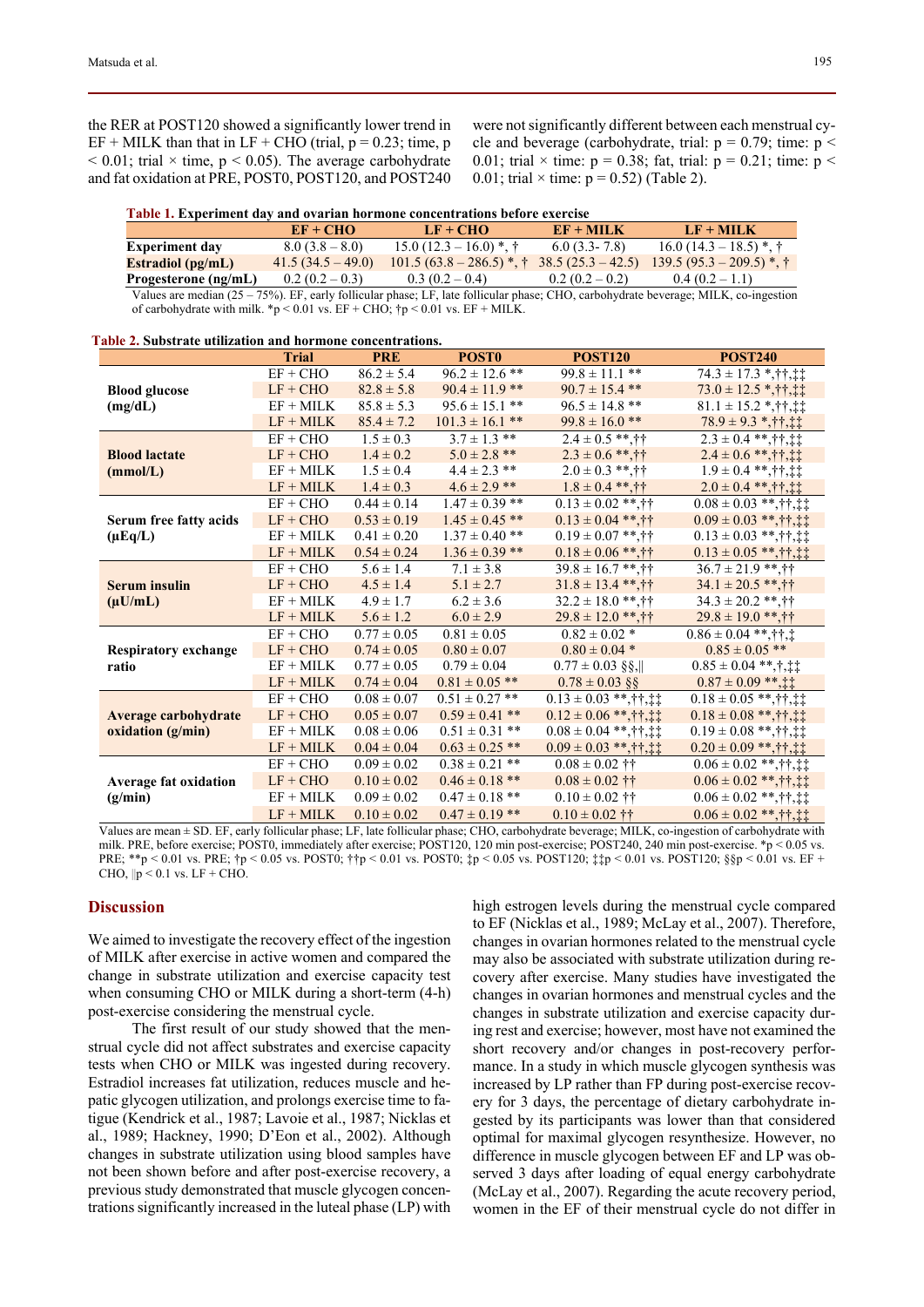circulating substrates, such as blood glucose and lactate, and muscle glycogen synthesis when compared with males with low ovarian hormones after intake of matched amounts (per kilogram of body mass) of carbohydrate or a carbohydrate–protein beverage and food ingestion (Tarnopolsky et al., 1997). Furthermore, a study during exercise has reported that substrate metabolism and performance are influenced by the menstrual cycle phase, but glucose ingestion minimizes these effects (Campbell, et al., 2001). In this experiment, MILK and CHO intake conditions were based on how to maximize glycogen recovery during the recovery period, such as the amount of carbohydrates, exercise start time, and intake timing (Betts and Williams, 2010; Alghannam et al., 2018). Therefore, the effect of the menstrual cycle may be minimized if sufficient nutrients are available for substrate recovery during short recovery after exercise. Additionally, FFA concentrations increased for at least 3–6 h after the exercise (Magkos et al., 2009), and the changed transporters and insulin that affect substrate changes during post-exercise recovery (Holten et al., 2004). These changes were indicated by the effects of ovarian hormones, which change with the menstrual cycle, similar to those of the exercise, and the effects of exercise stimulation might be greater than the effects of estrogen. Therefore, our results suggest that there is no difference in the concentrations of circulating substrates, such as blood glucose, blood lactate, and serum FFA, hormone (serum insulin), RER, and carbohydrate and fat oxidation for MILK or CHO intake during recovery across different menstrual cycle phases because the influence of beverage intake and exercise is larger than the influence of the menstrual cycle during short recovery post-exercise.

The second result of our study showed the significant positive correlation between the exercise time of the exercise capacity test and the AUC of the serum FFA concentrations during recovery in all trials, especially in both phases of the menstrual cycle. In particular, the ingestion of MILK showed an increased AUC of FFA concentration from POST120 to POST240 than CHO. Therefore, increasing FFA concentrations during the short-term recovery can improve the exercise capacity after recovery, and FFA concentrations were increased more by ingesting MILK compared to CHO during recovery. Milk and dairy chocolate milk has been recently reported to be an effective post-exercise beverage because of its apparent ability to restore energy stores and enhance performance after a recovery period (Russo et al., 2019; James et al., 2019). These previous studies have shown that higher fat contents of milk and dairy chocolate milk compared with control beverages could have resulted in faster recovery and improved performance (Thomas et al., 2009). Previous studies have reported that muscle glycogen repletion has a high metabolic priority during recovery, and utilization of fat is essential to cover the energy expenditure in muscles (Brown et al., 2013; Lundsgaard et al., 2020). A sustained increase in FA oxidation during recovery may support the resynthesis of intramuscular triglycerides and the resynthesis of skeletal muscle glycogen stores from the available plasma glucose. Therefore, in the present study, higher fat oxidation and FFA concentrations during post-exercise recovery have allowed for the resynthesis of some intramuscular triglycerides and the replenishment of muscle glycogen due to MILK intake. Additionally, previous studies investigating recovery and performance have reported that increased glycogen synthesis during recovery improves exercise performance after recovery (Bergström et al., 1967; Tsintzas et al., 1996; Alghannam et al., 2016b). Although there was no difference in post-recovery exercise capacity tests between MILK and CHO ingestion in this study, a positive correlation was found between the AUC of FFA concentrations during the recovery and exercise capacity tests. Our study suggests that increased FFA concentrations during recovery restored the energy substrate faster and improved subsequent exercise capacity tests, and MILK intake was superior to CHO intake in terms of further increasing FFA concentrations during recovery. However, exercise that uses fat primarily as an energy source is a low-to-moderate endurance exercise. In previous studies, exercise performance after recovery has often been measured using low-to-moderate exercise intensity. Whether MILK intake is effective for the recovery of higher intensity exercise, such as in our study, remains unknown. Therefore, further research is required.

Blood glucose, blood lactate, and serum insulin concentrations showed no significant differences at all trials when either CHO or MILK was ingested during recovery. Previous studies have reported that the augmented insulin concentrations decreased blood glucose and increased muscle glycogen synthesis following combined carbohydrate-protein ingestion than carbohydrate ingestion alone (Williams et al., 2003; Betts and Williams, 2010). These studies showed that the congestion of protein has no further effect on glycogen synthesis when protein has been included in solutions providing carbohydrate at a lower ingestion rate (i.e.,  $\leq 0.8g/kg/h$ ) and with adequate CHO intake (Betts and Williams, 2010; Burke, Van Loon and Hawley, 2017). Previous studies have shown the benefit of the combined carbohydrate-protein ingestion was due to the increase in available energy (Betts and Williams, 2010; Burke et al., 2017). This study was considered and performed to achieve the same effect of carbohydrate and the same energy intake between combined carbohydrateprotein ingestion and carbohydrate ingestion alone during recovery using MILK, which is easy for anyone to purchase and use. Therefore, the CHO and MILK trials had the amount of carbohydrate greater than 0.8 g/kg/h, which was adequate for carbohydrate intake during recovery. Our results showed the ingestion of MILK did not influence blood glucose, blood lactate, and serum insulin concentrations during recovery. However, as previously mentioned, the AUC of serum FFA concentrations during recovery was significantly different between CHO and MILK. Milk contains fat compared to CHO. Therefore, MILK ingestion may have increased circulating free fatty acids in the blood, suggesting that MILK ingestion during recovery led to a greater increase in serum FFA compared to CHO ingestion.

This study had some limitations. It was not possible to unify the types of CHO and/or adjust the amount of protein and fat because milk was used in this study. However, milk is easily available to anyone and is very convenient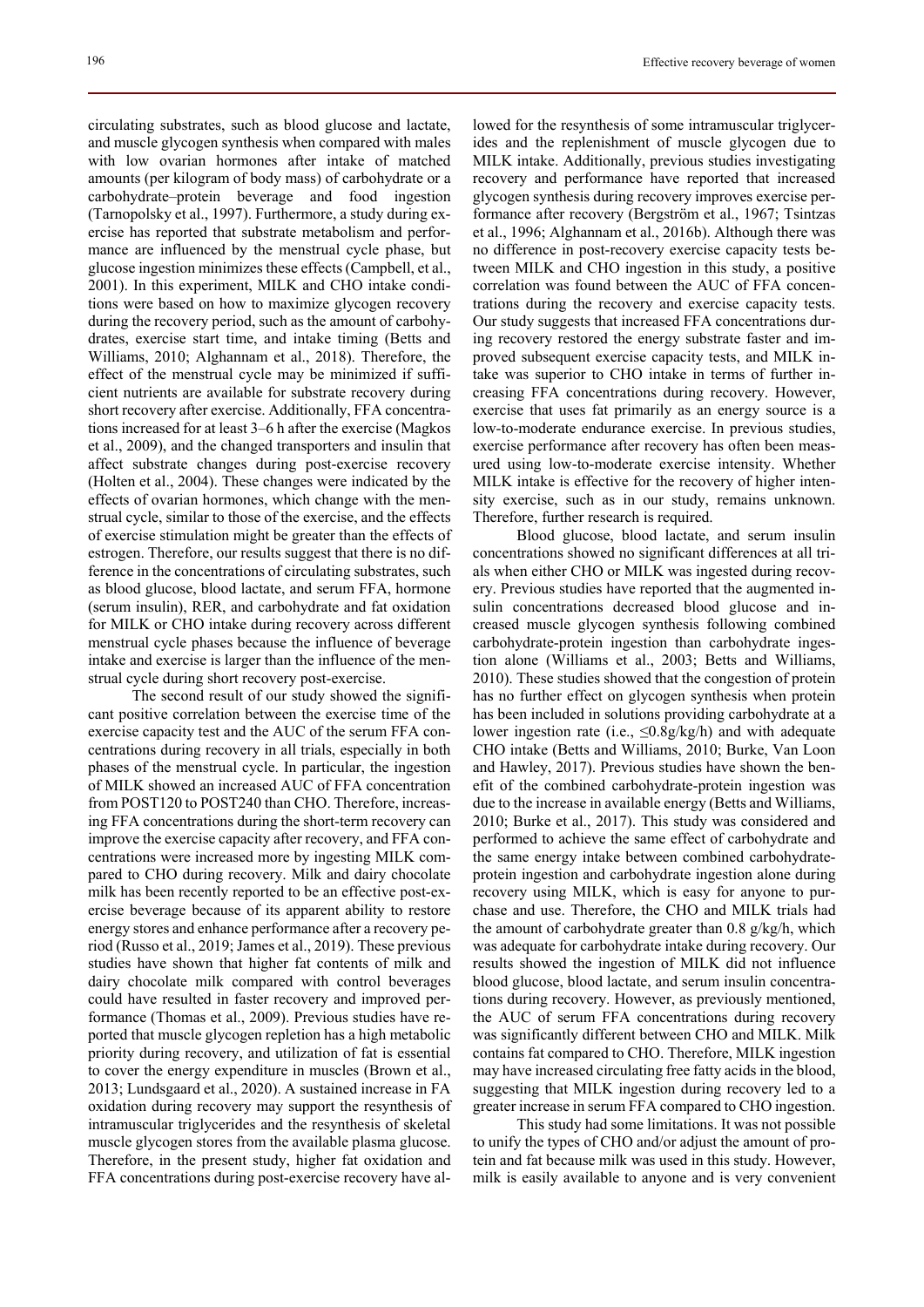for use in the field. Counterbalancing was not possible because a minimum of 24 participants was required for counterbalancing, although this experiment was performed with calculated sample size. However, the order of the four trials differed for all 12 participants in this study. Moreover, we conducted multiple regression analysis between the order of experiments and each index, such as exercise duration and FFA concentrations. The results showed no significant differences in the order of the experiments and each index; for example, the exercise time of the exercise capacity test  $(P < 0.56$ ; the AUC of serum FFA concentrations from POST0 to POST240:  $P < 0.73$ ). Therefore, we believe that the order of the experiments is unlikely to have affected FFA concentrations or exercise performance. The participants in this study were not athletes, unlike those in previous studies. The intensity of the exercise may have been too high for a recreationally-active woman. However, we selected women who regularly performed endurance exercises and have previously confirmed that the current protocol can be implemented (Matsuda et al., 2020). Furthermore, this study is important because it considers the menstrual cycle of women, investigates the effect of MILK intake during recovery, and can provide data for investigating efficient recovery methods for women. Future studies may further emphasize the results of this study by measuring muscle, liver glycogen, and blood.

# **Conclusion**

We investigated the effect of recovery after exercise using milk, considering the menstrual cycle in active women. The results indicated that MILK and CHO were not significantly different in terms of substrate utilization during recovery and exercise capacity tests after recovery in different menstrual cycle phases. However, MILK increased the AUC of FFA concentrations from POST120 to POST240 compared to CHO, and increased AUC of FFA concentrations during recovery has improved exercise capacity. Our study shows that the menstrual cycle does not affect the post-exercise recovery of women who consume enough carbohydrates during recovery, but the recovery speed may be positively affected by MILK.

## **Acknowledgements**

We thank all the participants who volunteered for this study, as well as the team staff. This study was supported by the Japan Milk Academic Alliance and JSPS KAKENHI Grant Number JP20J13547. The experiments complied with the current laws of the country in which they were performed. The authors declare no conflicts of interest. The datasets generated and/or analyzed during the current study are not publicly available, but are available from the corresponding author, who was an organizer of the study.

#### **References**

- Alghannam, A.F., Gonzalez, J.T. and Betts, J.A. (2018) Restoration of muscle glycogen and functional capacity: Role of post-exercise carbohydrate and protein co-ingestion. *Nutrients* **10**, 253. https://doi.org/10.3390/nu10020253
- Alghannam, A.F., Jedrzejewski, D., Bilzon, J., Thompson, D., Tsintzas, K. and Betts, J.A. (2016a) Influence of post-exercise carbohydrate-protein ingestion on muscle glycogen metabolism in recovery and subsequent running exercise. *International Journal of Sport Nutrition and Exercise Metabolism* **26**, 572- 580. https://doi.org/10.1123/ijsnem.2016-0021
- Alghannam, A.F., Jedrzejewski, D., Tweddle, M.G., Gribble, H., Bilzon, J. and Thompson, D.(2016b) Impact of muscle glycogen availability on the capacity for repeated exercise in man. *Medicine and Science in Sports and Exercise* **48**, 123-131. https://doi.org/10.1249/MSS.0000000000000737
- Bergström, J., Hermansen, L., Hultman, E. and Saltin, B. (1967) Diet, Muscle Glycogen and Physical Performance. *Acta Physiologica Scandinavica* **71**, 140-150. https://doi.org/10.1111/j.1748- 1716.1967.tb03720.x
- Betts, J.A. and Williams, C. (2010) Short-term recovery from prolonged exercise: Exploring the potential for protein ingestion to accentuate the benefits of carbohydrate supplements. *Sports Medicine* **40**, 941-959. https://doi.org/10.2165/11536900- 000000000-00000
- Betts, J., Williams, C., Duffy, K. and Gunner, F. (2007) The influence of carbohydrate and protein ingestion during recovery from prolonged exercise on subsequent endurance performance. *Journal of Sports Sciences* **25**, 1449-1460. https://doi.org/10.1080/02640410701213459
- Brown, L.J.S., Midgley, A.W., Vince, R. V., Madden, L.A. and McNaughton, L.R. (2013) High versus low glycemic index 3-h recovery diets following glycogen-depleting exercise has no effect on subsequent 5-km cycling time trial performance. *Journal of Science and Medicine in Sport* **16**, 450-454. https://doi.org/10.1016/j.jsams.2012.10.006
- Burke, L.M., Van Loon, L.J.C. and Hawley, J.A. (2017) Postexercise muscle glycogen resynthesis in humans. *Journal of Applied Physiology* **122**, 1055-1067. https://doi.org/10.1152/japplphysiol.00860.2016
- Campbell, S.E., Angus, D.J. and Febbraio, M.A. (2001) Glucose kinetics and exercise performance during phases of the menstrual cycle: Effect of glucose ingestion. *American Journal of Physiology - Endocrinology and Metabolism* **281**, 817-825. https://doi.org/10.1152/ajpendo.2001.281.4.E817
- Céline, C.G.F., Monnier-Benoit, P., Groslamber, A., Tordi, N., Perrey, S. and Rouillon, J.D. (2011) The perceived exertion to regulate a training program in young women. *Journal of Strength and Conditioning Research* **25**, 220-224. https://doi.org/10.1519/JSC.0b013e3181aff3a6
- D'Eon, T.M., Sharoff, C., Chipkin, S.R., Grow, D., Ruby, B.C. and Braun, B. (2002) Regulation of exercise carbohydrate metabolism by estrogen and progesterone in women. *American Journal of Physiology Endocrinology and Metabolism* **283**, 1046-1055. https://doi.org/10.1152/ajpendo.00271.2002
- Doyle, J.A., Sherman, W.M. and Strauss, R.L. (1993) Effects of eccentric and concentric exercise on muscle glycogen replenishment. *Journal of Applied Physiology* **74**, 1848-1855. https://doi.org/10.1152/jappl.1993.74.4.1848
- Fuchs, C.J., Gonzalez, J.T., Beelen, M., Cermak, N.M., Smith, F.E. and Thelwall, P.E.(2016) Sucrose ingestion after exhaustive exercise accelerates liver, but not muscle glycogen repletion compared with glucose ingestion in trained athletes. *Journal of Applied Physiology* **120**, 1328-1334. https://doi.org/10.1152/japplphysiol.01023.2015
- Hackney, A.C. (1990) Effects of the menstrual cycle on resting muscle glycogen content. *Hormone and Metabolic Research* **22**, 647. https://doi.org/10.1055/s-2007-1004994
- Holten, M.K., Zacho, M., Gaster, M., Juel, C., Wojtaszewski, J.F.P. and Dela, F. (2004) Strength Training Increases Insulin-Mediated Glucose Uptake, GLUT4 Content, and Insulin Signaling in Skeletal Muscle in Patients with Type 2 Diabetes. *Diabetes* **53**, 294-305. https://doi.org/10.2337/diabetes.53.2.294
- Ivy, J.L., Goforth, H.W., Damon, B.M., Mccauley, T.R., Parsons, E.C. and Price, T.B. (2002) Early postexercise muscle glycogen recovery is enhanced with a carbohydrate-protein supplement. *Journal of Applied Physiology* **93**, 1337-1344. https://doi.org/10.1152/japplphysiol.00394.2002
- Ivy, J.L., Katz, A.L., Cutler, C.L., Sherman, W.M. and Coyle, E.F. (1988) Muscle glycogen synthesis after exercise: Effect of time of carbohydrate ingestion. *Journal of Applied Physiology* **64**, 1480- 1485. https://doi.org/10.1152/jappl.1988.64.4.1480
- James, L.J., Stevenson, E.J., Rumbold, P.L.S. and Hulston, C.J. (2019) Cow's milk as a post-exercise recovery drink: implications for performance and health. *European Journal of Sport Science* **19**, 40-48. https://doi.org/10.1080/17461391.2018.1534989
- Janse De Jonge, X.A.K. (2003) Effects of the menstrual cycle on exercise performance. *Sports Medicine* **33**, 833-851.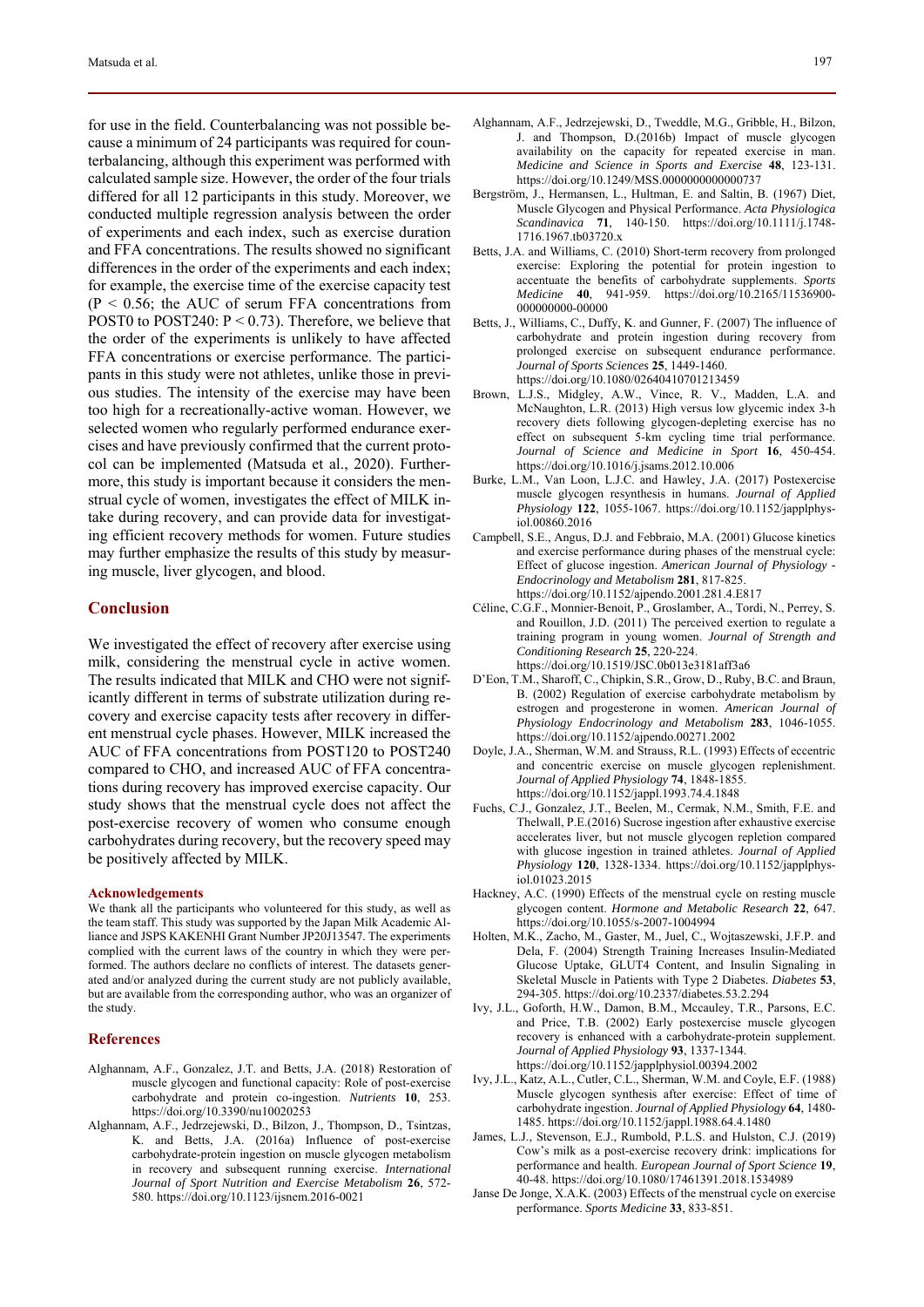https://doi.org/10.2165/00007256-200333110-00004

- Janse DE Jonge, X., Thompson, B. and Han, A. (2019) Methodological Recommendations for Menstrual Cycle Research in Sports and Exercise. *Medicine and science in sports and exercise* **51**, 2610- 2617. https://doi.org/10.1249/MSS.0000000000002073
- Jentjens, R.L.P.G., Van Loon, L.J.C., Mann, C.H., Wagenmakers, A.J.M. and Jeukendrup, A.E. (2001) Addition of protein and amino acids to carbohydrates does not enhance postexercise muscle glycogen synthesis. *Journal of Applied Physiology* **91**, 839-846. https://doi.org/10.1152/jappl.2001.91.2.839
- Jeukendrup, A.E. and Wallis, G.A. (2005) Measurement of substrate oxidation during exercise by means of gas exchange measurements. *International Journal of Sports Medicine,*  **Supplement 26**, 28-37. https://doi.org/10.1055/s-2004-830512
- Kendrick, Z. V., Steffen, C.A., Rumsey, W.L. and Goldberg, D.I. (1987) Effect of estradiol on tissue glycogen metabolis in exercised oophorectomized rats. *Journal of Applied Physiology* **63**, 492- 496. https://doi.org/10.1152/jappl.1987.63.2.492
- Lavoie, J.M., Dionne, N., Helie, R. and Brisson, G.R. (1987) Menstrual cycle phase dissociation of blood glucose homeostasis during exercise. *Journal of Applied Physiology* **62**, 1084-1089. https://doi.org/10.1152/jappl.1987.62.3.1084
- Van Loon, L.J.C., Saris, W.H., Kruijshoop, M. and Wagenmakers, A.J. (2000) Maximizing postexercise muscle glycogen synthesis: Carbohydrate supplementation and the application of amino acid or protein hydrolysate mixtures. *American Journal of Clinical Nutrition* **72**, 106-111. https://doi.org/10.1093/ajcn/72.1.106
- Lundsgaard, A.M., Fritzen, A.M. and Kiens, B. (2020) The importance of fatty acids as nutrients during post-exercise recovery. *Nutrients* **12**, 280. https://doi.org/10.3390/nu12020280
- Magkos, F., Mohammed, B.S., Patterson, B.W. and Mittendorfer, B. (2009) Free fatty acid kinetics in the late phase of postexercise recovery: importance of resting fatty acid metabolism and exercise-induced energy deficit. *Metabolism: Clinical and Experimental* **58**, 1248-1255.
	- https://doi.org/10.1016/j.metabol.2009.03.023
- Matsuda, T., Ogata, H., Kanno, M., Ishikawa, A., Yamada, M. and Sakamaki-Sunaga, M. (2020) Effects of the menstrual cycle on oxidative stress and antioxidant response to high-intensity intermittent exercise until exhaustion in healthy women. *Journal of Sports Medicine and Physical Fitness* **60**, 1335-1341. https://doi.org/10.23736/S0022-4707.20.10868-5
- McLay, R.T., Thomson, C.D., Williams, S.M. and Rehrer, N.J. (2007) Carbohydrate loading and female endurance athletes: Effect of menstrual-cycle phase. *International Journal of Sport Nutrition and Exercise Metabolism* **17**, 189-205. https://doi.org/10.1123/ijsnem.17.2.189
- Nicklas, B.J., Hackney, A.C. and Sharp, R.L. (1989) The menstrual cycle and exercise: performance, muscle glycogen, and substrate responses. *International journal of sports medicine* **10**, 264-269. https://doi.org/10.1055/s-2007-1024913
- Oosthuyse, T. and Bosch, A.N. (2010) The effect of the menstrual cycle on exercise metabolism: Implications for exercise performance in eumenorrhoeic women. *Sports Medicine* **40**, 207-227. https://doi.org/10.2165/11317090-000000000-00000
- Qin, L., Wang, Q.R., Fang, Z.L., Wang, T., Yu, A.Q. and Zhou, Y.J. (2017) Effects of three commercially available sports drinks on substrate metabolism and subsequent endurance performance in a postprandial state. *Nutrients* **9**, 377. https://doi.org/10.3390/nu9040377
- Redman, L.M., Scroop, G.C. and Norman, R.J. (2003) Impact of menstrual cycle phase on the exercise status of young, sedentary women. *European Journal of Applied Physiology* **90**, 505-513. https://doi.org/10.1007/s00421-003-0889-0
- Romijn, J.A., Coyle, E.F., Sidossis, L.S., Gastaldelli, A., Horowitz, J.F. and Endert, E. (1993) Regulation of endogenous fat and carbohydrate metabolism in relation to exercise intensity and duration. *American Journal of Physiology Endocrinology and Metabolism* 265, 380-391. https://doi.org/10.1152/ajhttps://doi.org/10.1152/ajpendo.1993.265.3.E380
- Russo, I., Camões-Costa, V., Gaskell, S.K., Porter, J., Burke, L.M. and Costa, R.J.S. (2019) Systematic Literature Review: The Effect of Dairy Milk on Markers of Recovery Optimisation in Response to Endurance Exercise. *International Journal of Sports Science* **9**, 69-85. https://doi.org/10.5923/j.sports.20190904.01
- Smekal, G., Von Duvillard, S.P., Frigo, P., Tegelhofer, T., Pokan, R. and Hofmann, P. (2007) Menstrual cycle: No effect on exercise

cardiorespiratory variables or blood lactate concentration. *Medicine and Science in Sports and Exercise* **39**, 1098-1106. https://doi.org/10.1249/mss.0b013e31805371e7

- Sudsa-Ard, K., Kijboonchoo, K., Chavasit, V., Chaunchaiyakul, R., Xia Nio, A.Q. and Lee, J.K.W. (2014) Lactose-free milk prolonged endurance capacity in lactose intolerant Asian males. *Journal of the International Society of Sports Nutrition* **11**, 49. https://doi.org/10.1186/s12970-014-0049-4
- Tarnopolsky, M.A., Bosman, M., Macdonald, J.R., Vandeputte, D., Martin, J. and Roy, B.D. (1997) Postexercise proteincarbohydrate and carbohydrate supplements increase muscle glycogen in men and women. *Journal of Applied Physiology* **83**, 1877-1883. https://doi.org/10.1152/jappl.1997.83.6.1877
- Thomas, K., Morris, P. and Stevenson, E. (2009) Improved endurance capacity following chocolate milk consumption compared with 2 commercially available sport drinks. *Applied Physiology, Nutrition and Metabolism* **34**, 78-82. https://doi.org/10.1139/H08-137
- Trommelen, J., Beelen, M., Pinckaers, P.J.M., Senden, J.M., Cermak, N.M. and Van Loon, L.J.C. (2016) Fructose coingestion does not accelerate postexercise muscle glycogen repletion. *Medicine and Science in Sports and Exercise* **48**, 907-912. https://doi.org/10.1249/MSS.0000000000000829
- Tsampoukos, A., Peckham, E.A., James, R. and Nevill, M.E. (2010) Effect of menstrual cycle phase on sprinting performance. *European Journal of Applied Physiology* **109**, 659-667. https://doi.org/10.1007/s00421-010-1384-z
- Tsintzas, O.K., Williams, C., Boobis, L. and Greenhaff, P. (1996) Carbohydrate ingestion and single muscle fiber glycogen metabolism during prolonged running in men. *Journal of Applied Physiology* **81**, 801-809. https://doi.org/10.1152/jappl.1996.81.2.801
- Williams, M.B., Raven, P.B., Fogt, D.L. and Ivy, J.L. (2003) Effects of recovery beverages on glycogen restoration and endurance exercise performance. *Journal of Strength and Conditioning Research* **17**, 12-19. https://doi.org/10.1519/00124278- 200302000-00003

# **Key points**

- MILK and CHO was not significantly different in substrate utilization during recovery and exercise capacity tests after recovery in the different menstrual cycle phases when women consume enough carbohydrates during recovery.
- MILK increased the AUC of FFA concentrations during recovery improved exercise capacity compared to CHO.
- Milk is an effective post-exercise beverage in healthy women.

# **AUTHOR BIOGRAPHY**



# **Tomoka MATSUDA Employment**

Graduate School of Health and Sport Science, Nippon Sport Science University, Tokyo, Japan and Research Fellow of Japan Society for the Promotion of Science, Tokyo, Japan

#### **Degree**  PhD

**Research interests**  Menstrual cycle and conditioning, Performance, Exercise physiology **E-mail:** m.tomoka0610@gmail.com